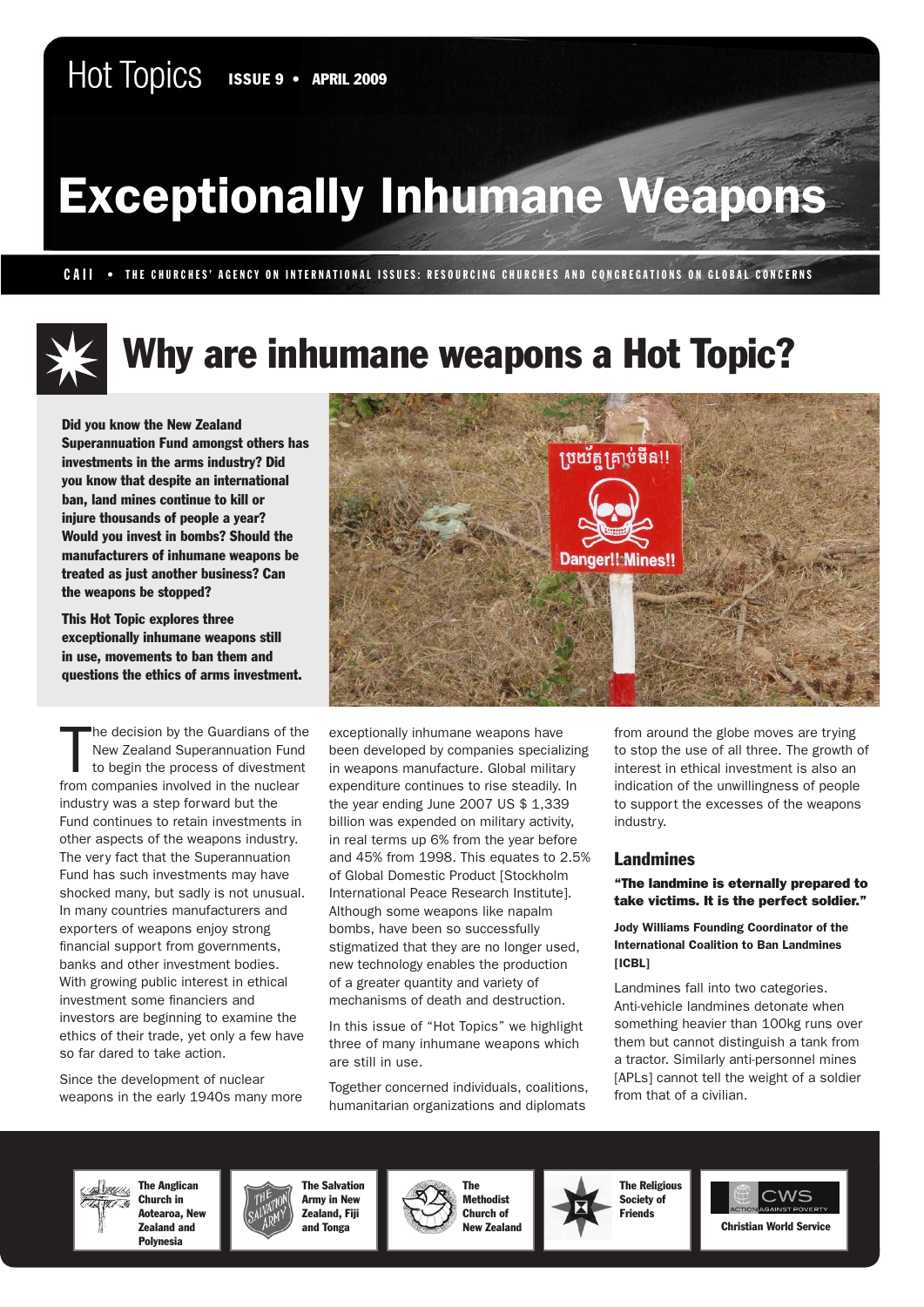In 1997 the Convention on the Prohibition of the Use, Stockpiling, Production and Transfer of Anti-Personnel Mines and on Their Destruction, commonly known as the Mine Ban Treaty or Ottawa Convention was signed. Yet in 2007 APLs killed a recorded 1,401 people, injured another 3,939 while the status of another 86 people remains unknown [Landmine monitor]. More than 75 countries are affected by landmines and unexploded ordinance. By 2007 at least 38 nations had stopped production of landmines. A huge stockpile remains. 13 nations (Burma, China, Cuba, India, Iran, Nepal, North Korea, South Korea, Pakistan, Russia, Singapore, USA, and Vietnam) continue to manufacture landmines and along with a number of other nations have not signed or ratified the treaty. Since the adoption of the treaty the international trade in APLs has almost stopped.

While it is important that people and governments continue to campaign for a political end to the problem, another means identified for action is to put pressure on banks and investment funds that loan them money or invest in companies that produce them. [See: "What is an ethical investment?"]

#### Cluster bombs

Cluster munitions are made up of a container filled with small sub-munitions or bomblets which can be spread over an area the size of a football-pitch to hundreds of acres and where they remain unexploded for years. In Southern Lebanon one quarter of all farmland remains unusable because of millions of unexploded bomblets dropped in 2006. Technically the term cluster bomb refers only to those weapons dropped from aircraft while the broader term cluster munitions is used to include those that are ground-launched.

The New Zealand government supported efforts to ban cluster munitions and hosted the Wellington Conference on Cluster Munitions in February 2008 as

## **Hot Topics**

Writer: Rob Ritchie. Photos courtesy of the Cluster Munitions Campaign and CWS. Thanks to: Mary Wareham, Sergey Ponomarev, John Rodsted



part of international negotiations to write a new treaty to ban the production, transfer, stockpiling and use of cluster munitions. Some of the most compelling speeches in support of a ban came from bomb disposal experts who cited extreme risks when clearing an area showered with bomblets.

Often brightly coloured and trailing a ribbon to direct them in the air, unexploded bomblets attract the attention of children, who make up one third of all victims. Their small size [similar to a D battery] means bomblets are easily covered by rubble or vegetation. Their detonation fuses are notoriously unpredictable, enduring the initial impact of a hard-ground landing but later exploding from the vibration of a footfall nearby.

Some delegates from producer countries were sent to Wellington by their governments to seek exemptions for highly sophisticated and electronically guided heat-seeking and "sensor fused" bomblets. These are also equipped with timing devices set to detonate if they do not find a target.

However the failure rates of time-fuses was found by bomb disposal teams to be far higher in the field than manufacturers claimed. "Furthermore" said one disposal expert, "there are no heat seeking guidance devices which can distinguish between an enemy tank and the smoking chimney of a civilian house."

Despite the energetic attempts by some delegates to weaken the wording of the draft Cluster Munitions Convention, significant progress on the text was made in Wellington. Discussions then

moved to Dublin for final negotiations on the adoption of the text in May. In December 2008, 94 nations signed the new international treaty banning cluster munitions in Oslo, Norway. New Zealand was one of the first signatories but has yet to ratify the treaty (the process that incorporates it into New Zealand law). So far two more countries have signed the treaty and six have ratified.



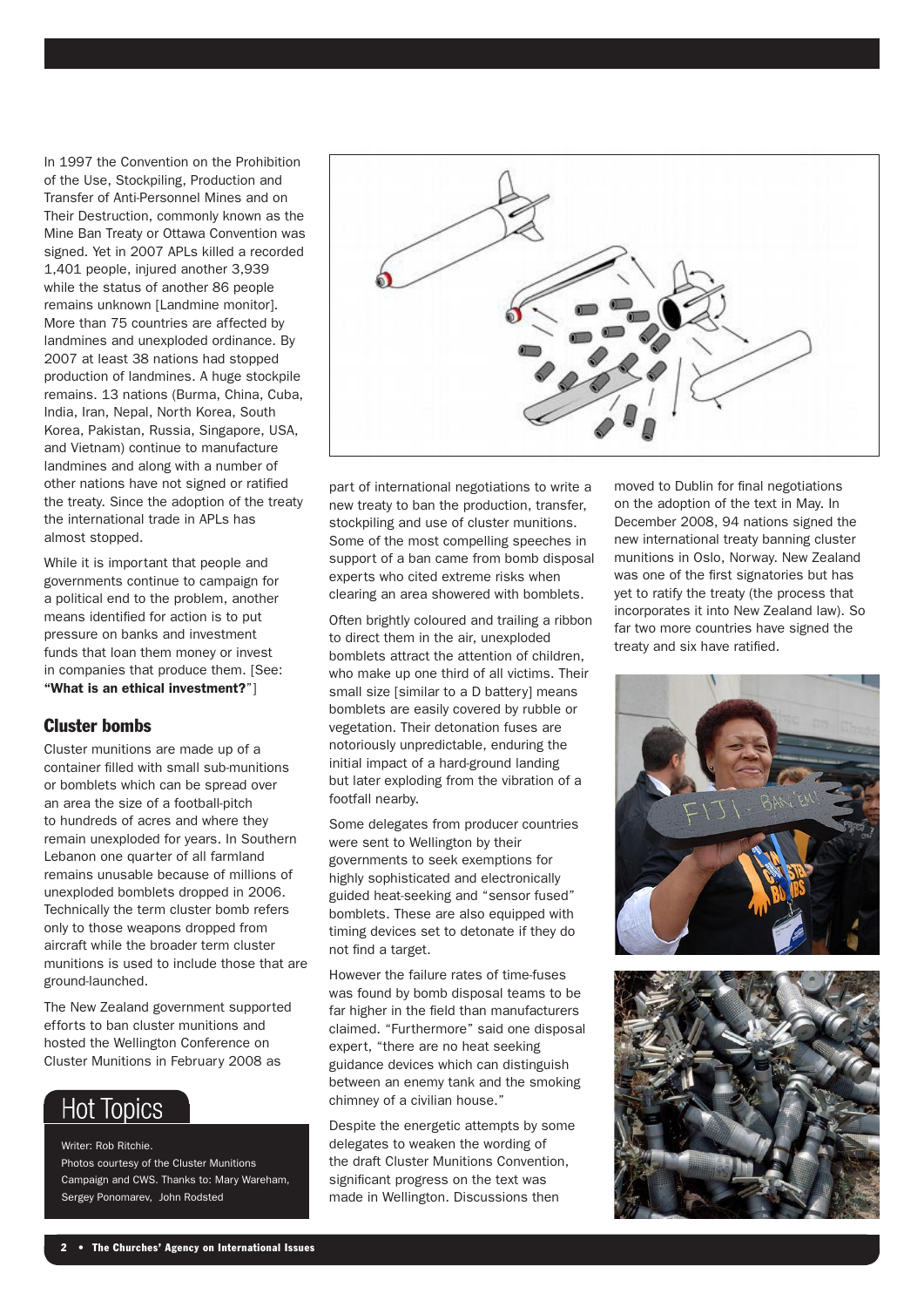#### Depleted Uranium [DU] weapons

Weapons containing uranium may yet prove to be the most terrible of all three, because they are likely to cause genetic damage not seen since the use of Agent Orange in the 1960s and 1970s.

Uranium is an extremely hard metal nearly twice as heavy as lead. There are several forms [or isotopes] of uranium, the most common being Uranium 238 or Depleted Uranium [DU] which is used to form the very hard and heavy penetrator-rod in the core of DU anti-tank and -aircraft shells.

DU is a nuclear waste product which has been piling up for several decades in nations with nuclear reactors where safe disposal is difficult. Plentiful supply means manufacturers pay little or nothing for this component which is devastatingly effective - but with terrifying costs to human health and the environment.

When a DU shell strikes a hard target it ignites and burns at temperatures between 3,000 and 6,000 degrees centigrade equal to those on the surface of the sun. A fume of radioactive smoke is produced made up of microscopic ceramic particles of Uranium Oxide. Some researchers are making links between this toxic radioactive smoke and Gulf War Syndrome. Attempts have been made to block unfavourable research results from being published, with some success.

International concern about the health and environmental effects of DU is gaining momentum amongst both civilians and military personnel. For example military organizations like Euromil [European Organization of Military Associations] and the European Parliament are calling for a moratorium and world-wide ban.

While the UK, USA, and Russia along with other countries such as Bahrain. Greece, Israel, Egypt, Pakistan, Saudi Arabia, remain reluctant to accept the very strong evidence gathering against DU, one country – Belgium – has already banned DU munitions and there is a petition currently before the New Zealand parliament seeking a similar ban.

#### Alternative Processes: Diplomacy on an independent-track

The pace at which agreement was reached on the Cluster Munitions Convention was

#### Three types of weapons:

| <b>Weapon type:</b>                      | <b>Anti-Personnel Landmines</b>                                              | <b>Cluster Munitions</b>                                         | <b>DU</b> weapons                                                                                    |
|------------------------------------------|------------------------------------------------------------------------------|------------------------------------------------------------------|------------------------------------------------------------------------------------------------------|
| <b>Victim profile:</b>                   | <b>Civilian &amp; Military</b>                                               | <b>Almost all Civilian</b>                                       | <b>Civilian</b><br>& Military                                                                        |
| Date of ban:                             | 1997                                                                         | 2008                                                             | none yet                                                                                             |
| <b>International</b><br><b>Campaigns</b> | <b>ICBL</b><br><b>International</b><br><b>Coalition to Ban</b><br>Landmines] | <b>CMC</b><br>[Cluster<br><b>Munitions</b><br><b>Coalition</b> ] | <b>ICBUW</b><br><b>International</b><br><b>Coalition to</b><br><b>Ban Uranium</b><br><b>Weapons]</b> |

unusually rapid and the wording of the text remarkably strong.

Notably absent from negotiations were some of the world's most powerful nations including China, Russia and the USA. Yet such rapid progress towards majority agreement would almost certainly not have been possible if these large nations had attended. Anticipating such opposition, a small group of international diplomats resolved to initiate discussion amongst a core of nations who were firm in their opposition to cluster munitions, whether or not the 'super-powers' participated.

These core nations were powerfully supported in their resolve by the collaboration of non-governmental organizations [NGOs] who formed the Cluster Munitions Coalition. At each stage of discussion observers from this coalition lobbied conference delegates, cajoling the reluctant and applauding the leaders.

This type of diplomatic initiative originated with the Ottawa Process named after the efforts of Canadian diplomats who pioneered diplomacy amongst like-minded groups in the Middle East in the early 1990s.

The Oslo process used in the Cluster Munitions Convention was not the first success using an alternative process. It was modified from that used in Ottawa to negotiate and adopt the Mine Treaty Ban in 1997, and is now known as the Ottawa/ Oslo Process.

Having become disillusioned with previous attempts to achieve a ban on APLs some diplomats took an independent-track initiative to speak directly with concerned NGOs. The ban on APLs which resulted had a more strongly worded text than any seen before, declaring that signatories would "…never under any circumstances use, manufacture, store or transport antipersonnel mines".

The Ottawa/Oslo process enables the selfselection of participating states who agree to work together over a set time period.

*"Weapons containing uranium may yet prove to be the most terrible of all three"*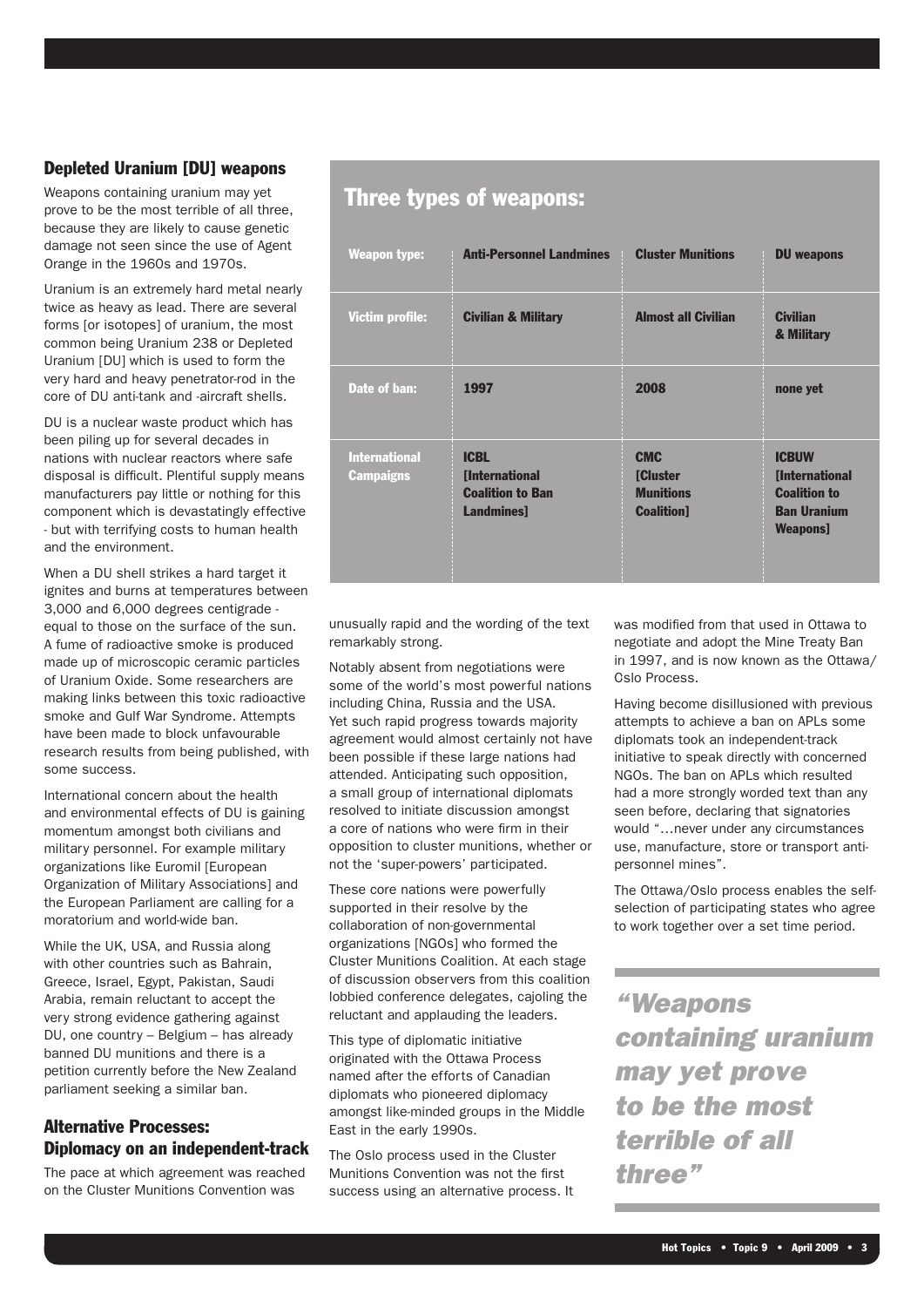XII<sup>V</sup> pension Wallet Checker Change L. Walter and Related Checker)

Effectively this process gathers like-minded states and NGOs to establish a moral standard and with it a moral force against the use of particular weapons. The NGOs have observer status at all discussions and delegates from participating nations feel their presence keenly.

Change can come very quickly with this new form of diplomacy. For example in late 1997 Australia and Japan, who had previously been vocal supporters of USA in

*"Since when does the safety of civilians come second to the interests of military and political force?"* opposing a ban on APLs, suddenly isolated the USA completely by joining previously hesitant Russia in declaring their intention to sign. Commentators on the 1997 ban have noted how military objections ultimately failed to override other political imperatives.

At the Wellington Cluster Munitions Conference 2008, a similar sentiment came from the Pacific island nation of Belau whose diplomat said:

"The way the arms business has been conducted in the past is that the weapons manufacturers endorse the political campaigns of those who have assisted them, with fat cheques. Business as usual must be disrupted. Since when does the safety of civilians come second to the interests of military and political force?"

#### Changing Investments

Perhaps of equal importance to international diplomatic action is the move by many large investment institutions, including the New Zealand Superannuation Fund, to withdraw from companies involved in the manufacture of certain weapons.

Immediately following the signing of the Cluster Munitions Convention the Guardians of New Zealand Superannuation released a list of companies for divestment and exclusion.

The Fund had already divested from four companies in 2006 because of their involvement in the manufacture of Anti-Personnel mines: Alliant Techsystems, General Dynamics, Singapore Technologies Engineering and Textron Systems. Six more have now been added:

- **Goodrich Corporation**
- • Hanwha
- **L-3 Communications**
- Northrop Gruman
- Poonsang Corporation
- **Ravtheon**

Two others: Lockheed Martin and Honeywell International are excluded because of their simulated testing of Nuclear Explosive Devices.

Unfortunately the Fund retains investments in companies involved in the manufacture of Depleted Uranium munitions.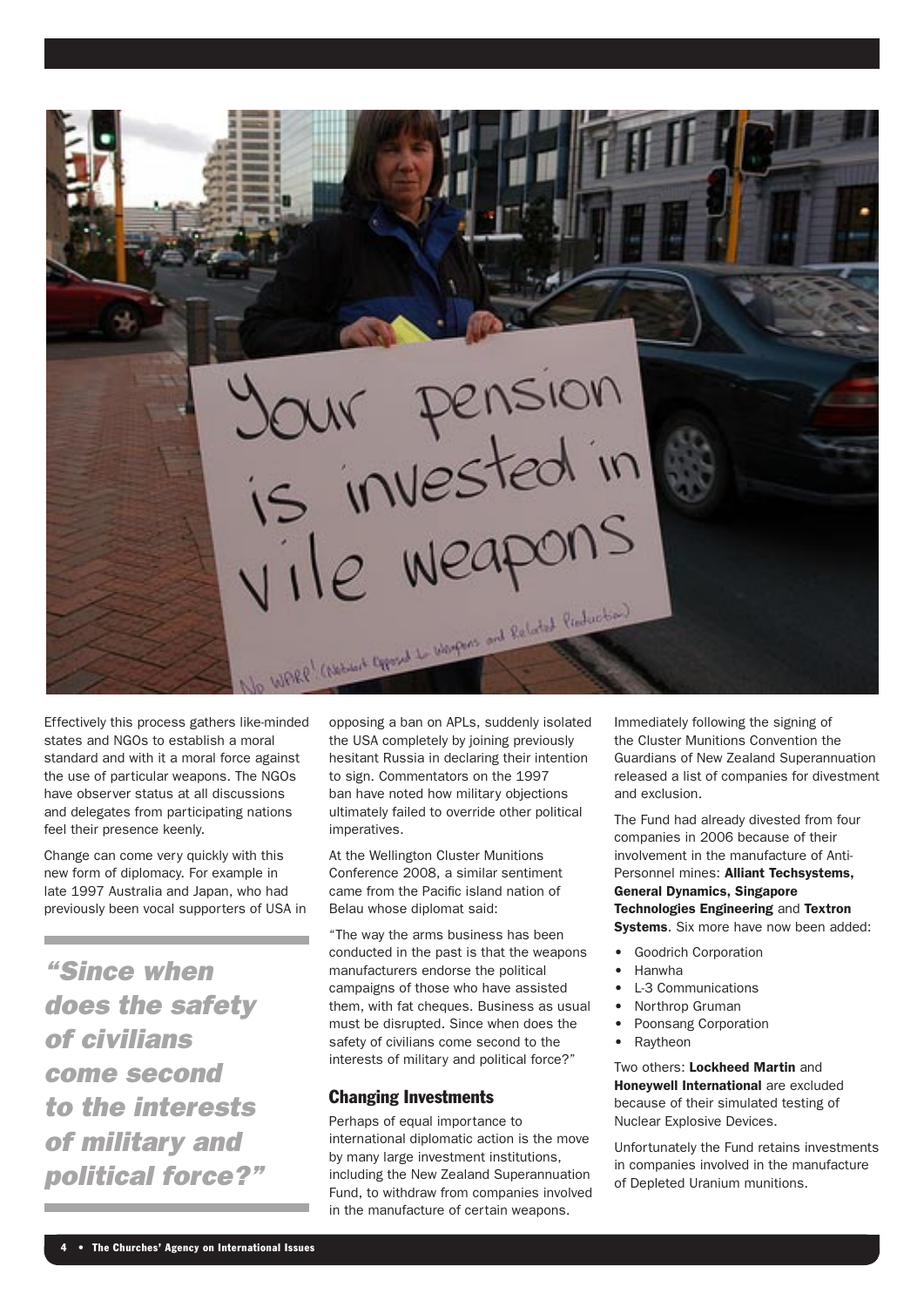## What is an ethical investment?

Few would argue in favour of investment in weapons production. However many citizens around the world are unwittingly profiting from the sale of such weapons. Even though APLs, cluster and DU munitions all injure and kill indiscriminately, banks around the world continue to provide loans and national superannuation funds still buy shares in companies making these weapons.

In the Netherlands, public concern has led the superannuation giant PGGM to declare publicly all its investments. This has never been standard practice in the industry, but it may soon become so. PGGM directors believe the vast majority of people do not want to be involved in unethical investments. Therefore by exposing their investment decisions to public scrutiny they can reassure investors, and thereby improve the company's balance sheet. PGGM holds superannuation funds for Holland's health and social workers and it is medical workers and their allied professions who witness the impact of indiscriminate weapons.

In February 2009, the UK Cooperative Bank announced that it would no longer invest in DU weapon manufacturers, classifying uranium weapons along with cluster bombs as indiscriminate.

In the fifth review of its ethical policy of more than 80,000 of the bank's customers, the bank found that 99% of respondents supported the exclusion of firms that manufacture and sell indiscriminate weapons, such as cluster bombs and depleted uranium rounds.

In New Zealand vigorous efforts are being made by groups such as No Warp! [Network Opposed to Weapons and Related Production] to encourage the Guardians of the Superannuation Fund to divest from DU along with other inhumane weapons. At the same time a petition before the Foreign Affairs, Defence and Trade Select Committee asks the House to follow the example of the Belgian Parliament, which in 2007 banned DU weapons by close to unanimous vote.

US author Kathy Kelly makes a direct comparison between the weapons industry and the historic ending of another unethical business asking:

"When will the world look back on the arms trade as we look back today on the slave trade?"

- ›› Surprised to learn of the New Zealand Superannuation Fund's involvement in manufacture of weapons containing DU? The Fund is administered by guardians who are required to make investment decisions independent of the government. Government ministers therefore tend to defer to the Guardians. They can be contacted at: enquiries@New Zealandsuperfund. co.nz
- $\rightarrow$  Interested in reading a US Christian's perspective on ethical investment? Kathy Kelly believes one day we will look back on the arms trade in the same way we now remember the slave trade: http://www.counterpunch.org/kelly07042008.html
- $\gg$  Interested in the ethical investment policies of other governments? The Government Investment Fund of Norway has published a specific list of companies which it will not invest in. The list encompasses weapons manufacturers worldwide. Like the New Zealand Fund, the Norwegian Fund is managed by an appointed group of investment specialists.
- ›› Want to know more about ethical investing? There are specialist investment companies in New Zealand. One is called Prometheus - formed in 1983 to follow the example of ethical investment companies in Europe: www.prometheus.co.nz

#### DU and cancer

At the Basra Teaching Hospital in Iraq, the effects of the war are collected in tissue analysis reports showing a range of cancers increasing at an accelerating rate throughout the 1990's. The age distributions are changing too, with younger and younger patients arriving for treatment.

"We have also seen a rise in the presence of double and triple cancers in patients" says British trained cancer specialist Dr Al-Ali. "The rates increased only a few years after the 1991 war and now after the 2003 conflict we have started to have another alarming increase." Uranium was a key new component in some of the weapons used in these conflicts.

Iraq's Environment Ministry's own research has linked the dramatic cancer increases to 350 DU-contaminated sites; the WHO and the British Royal Society rely on several ageing reports to discount the

dangers of DU munitions. However other voices, some from within the WHO itself, are calling for up-to-date and independent analysis. Meanwhile in Europe the combined military union, Euromil, has endorsed the European Parliament's 2008 vote for an immediate moratorium on the use of DU.

*"When will the world look back on the arms trade as we look back today on the slave trade?"*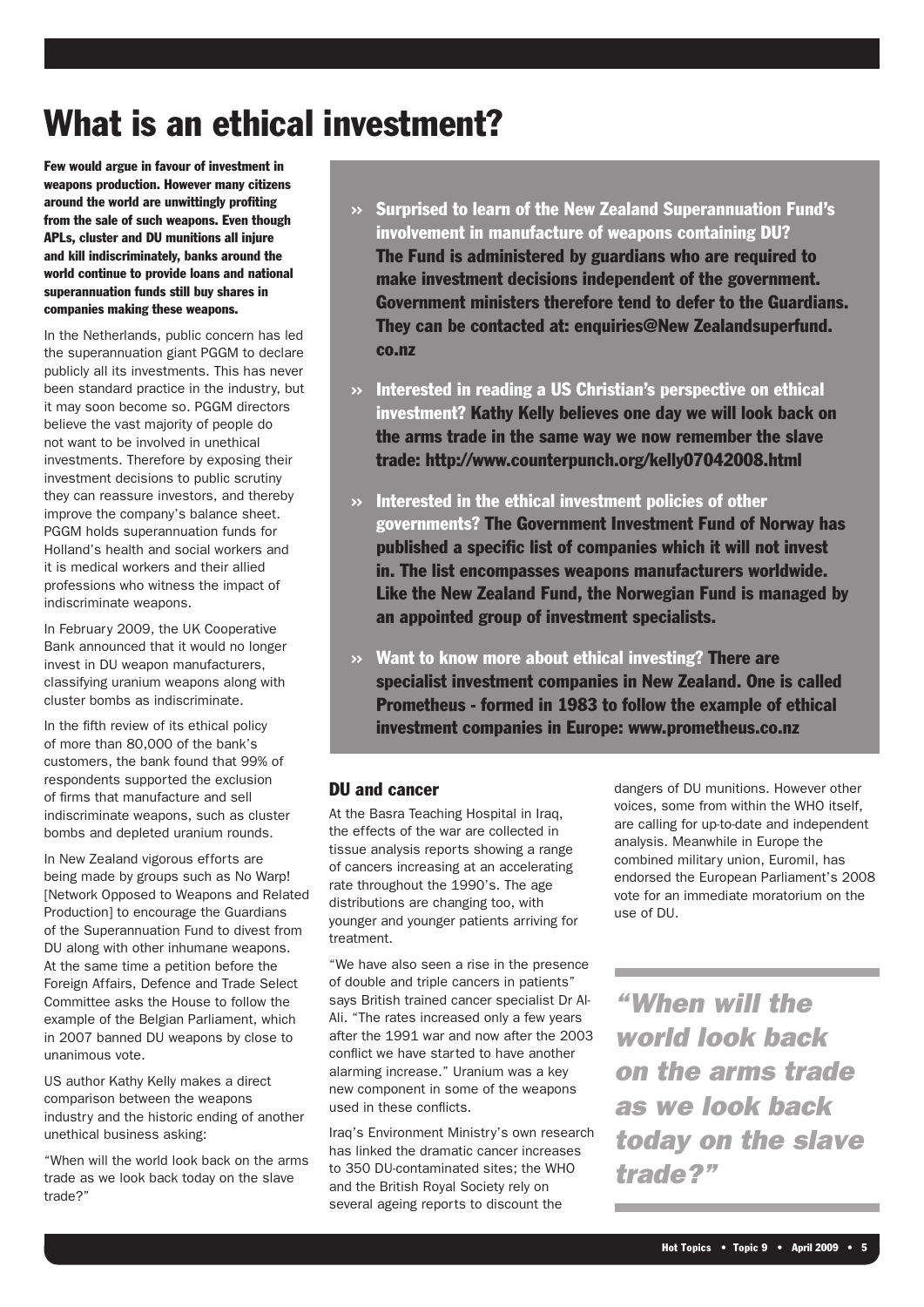

### An activist's story

Soraj Ghulam Habib, 16, Herat, Afghanistan.

*"Now I am part of this international campaign to ban the weapon that took my legs."*

I lost both my legs when I found a cluster bomb I thought was a can of food. I was six years old at the time and was walking home from a picnic with my cousin and four other members of my family. My cousin was killed instantly in the blast and the rest of us were injured.

When I got to the hospital, I was so badly injured one doctor even suggested I be given a lethal injection. But after a series of operations I survived. I am now in a wheelchair and my world has shrunk considerably.

Before I lost my legs I had great dreams. When I grew up I wanted to work for my family and society. Cluster bombs have shattered my dreams. I can no longer go to school or play with my friends and my family must support a wheelchair user forever. When people see me in the street they laugh at me and they pity me. But now I am part of this international campaign to ban the weapon that took my legs.

I am calling on governments to deliver a treaty that will not only ban cluster munitions but will provide opportunities for people like me. I urge all governments who formally approved the treaty in Dublin, to make their promise a reality and sign it in Oslo, in December.

#### For more information go to Soraj's blog: http://blog.banadvocates. org/index.php?category/Soraj-Ghulam-Habib

Story: Handicap International, Belgium

## A theological reflection

With so many witnesses in a great cloud on every side of us, we too, then, should throw off everything that hinders us, especially the sin which clings so easily, and keep running steadily in the race we have started.

#### Hebrews 12:1

To touch another's heart is a disarming thing. Writing can sometimes achieve this. Gandhi once wrote a very humble and respectful letter to Hitler, imploring him to consider nonviolence - recommending it as an effective strategy. But some hearts are too well guarded.

This issue of 'Hot Topics' includes a suggestion that concerned citizens write to the Guardians of New Zealand Superannuation and encourage them to discard their investments in the weapons trade. Certainly the Fund still has huge interests in the profits of war. Some say the Guardians lack conscience and are too slow to divest from the arms industry. Yet their recent decision to exit from cluster munitions manufacture will contribute to the international move against these arms. The Guardians deserve our encouragement to remove all the large planks from our nation's eyes, so we might have a clearer view of a world still torn by armed conflict.

For over two decades we've had a law banning nuclear weapons. While the threat of nuclear war has not passed, each new weapon banned and every new fund which declines to profit from such weapons exerts God's will for peace.

The Guardians of the New Zealand's Super Fund have said:

"Engagement is often preferable. It can be a powerful tool to promote change. Working in collaboration with like-minded peer funds we have engaged with many companies across a wide variety of corporate practices."

But what if engagement and gentle encouragement fail to bring change?

After several days of lobbying delegates reluctant to allow progress towards a comprehensive ban on Cluster Munitions in Wellington, some NGOs organized a public protest with banners outside the conference-hall naming the offending nations. Inside the tempers of those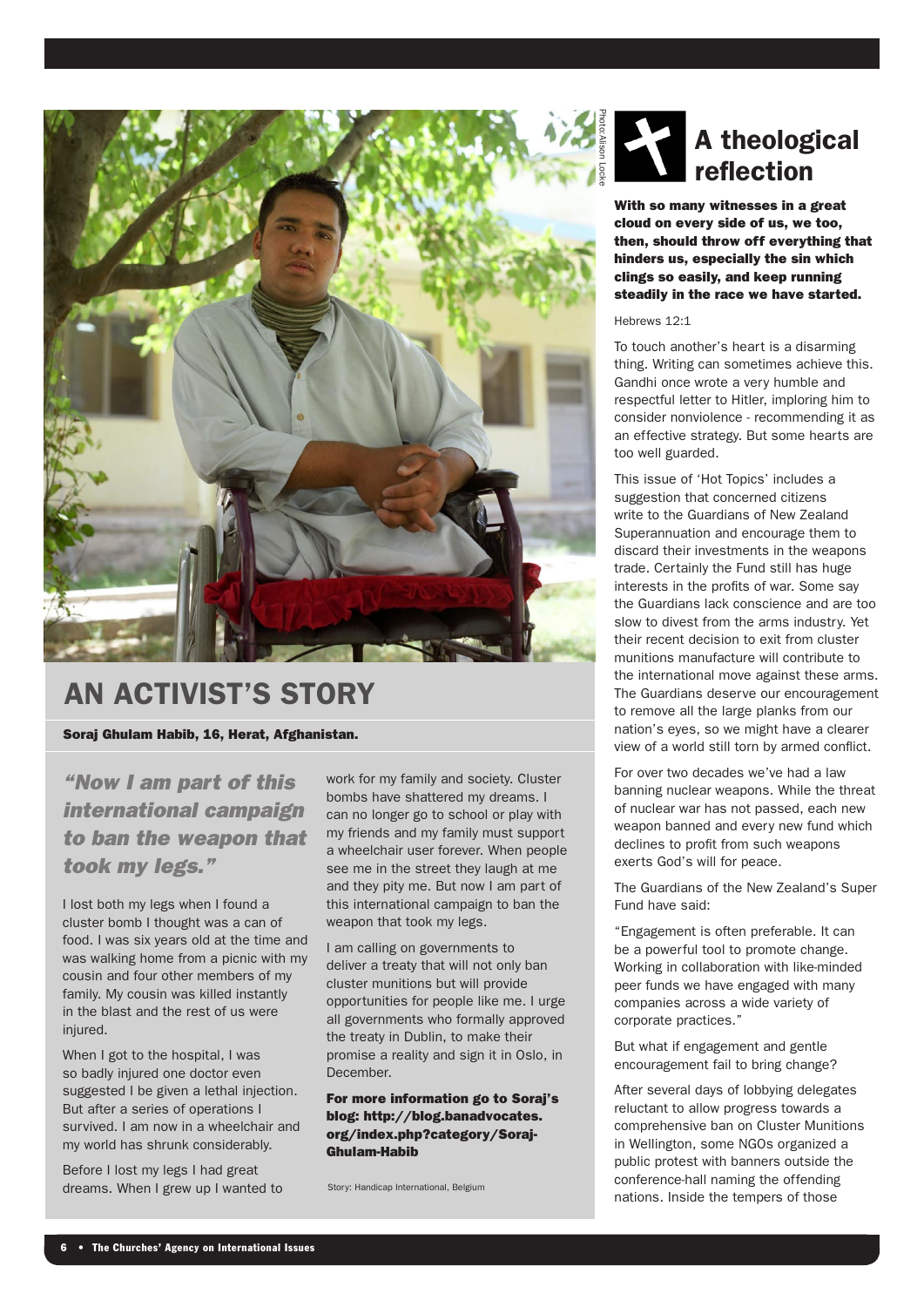countries' delegates flared. But by the end of the week-long conference the international mood against cluster bombs had changed so markedly that many previously reluctant nations were moved to join the ban.

When we become involved in protest, judgments are inevitable. Often a protest action will be reported as angry and judgmental. However the most effective protests arise out of hearts filled with love rather than bitterness. The 7th Chapter of Matthew's gospel begins with a caution about judging others:

*"Do not judge and you will not be judged; because the judgments you give are the judgments you will get, and the amount you measure out is the amount you will be given."* 

While this verse does not forbid judgment, it reminds us about the consequences.

When others are hent on wickedness let's first seek to touch their hearts. And if it then proves necessary to stand up and speak out, we will do so knowing we are in good company. Not only will we find ourselves alongside those like Soraj Ghulam Habib who have already experienced the immense impact of inhumane weapons, but we will be amongst a great host of witnesses calling for an end to such violence, injury and death.

*"Engagement is often preferable. It can be a powerful tool to promote change. Working in collaboration with likeminded peer funds we have engaged with many companies across a wide variety of corporate practices."*

### Victims … and Perpetrators

*Mighty God, giver of Peace, slogan for war, We watch while cities burn and children cry and women weep. We listen while tanks roll and missiles zizzle, and mobs assemble. We smell while flesh burns and old tyres smoke and oil wells flame out of control*

*We dare say, we dare imagine, we dare confess, that yours is the Kingdom and the Power and the Glory. We come to you as victims of terror and mass death. We come as perpetrators of death and massacre. We come as citizens and patriots and taxpayers and parents and children. We come bewildered, angry, sorry.*

*You, you beyond the smell and the din and the smoke. You, beyond our hopes and our hates. You, our beginning before time our end beyond time. Be present in ways we cannot imagine. Be present -save us from our power save us from our violence, save us from our fear and hatred, save us as only you can do. Save us as you have before saved us … in love and power in compassion and justice in miracle and in waiting. Save us because we are your people and because this is your world.*

Walter Brueggemann (from Prayers for a Privileged People Abingdon Press 2008)